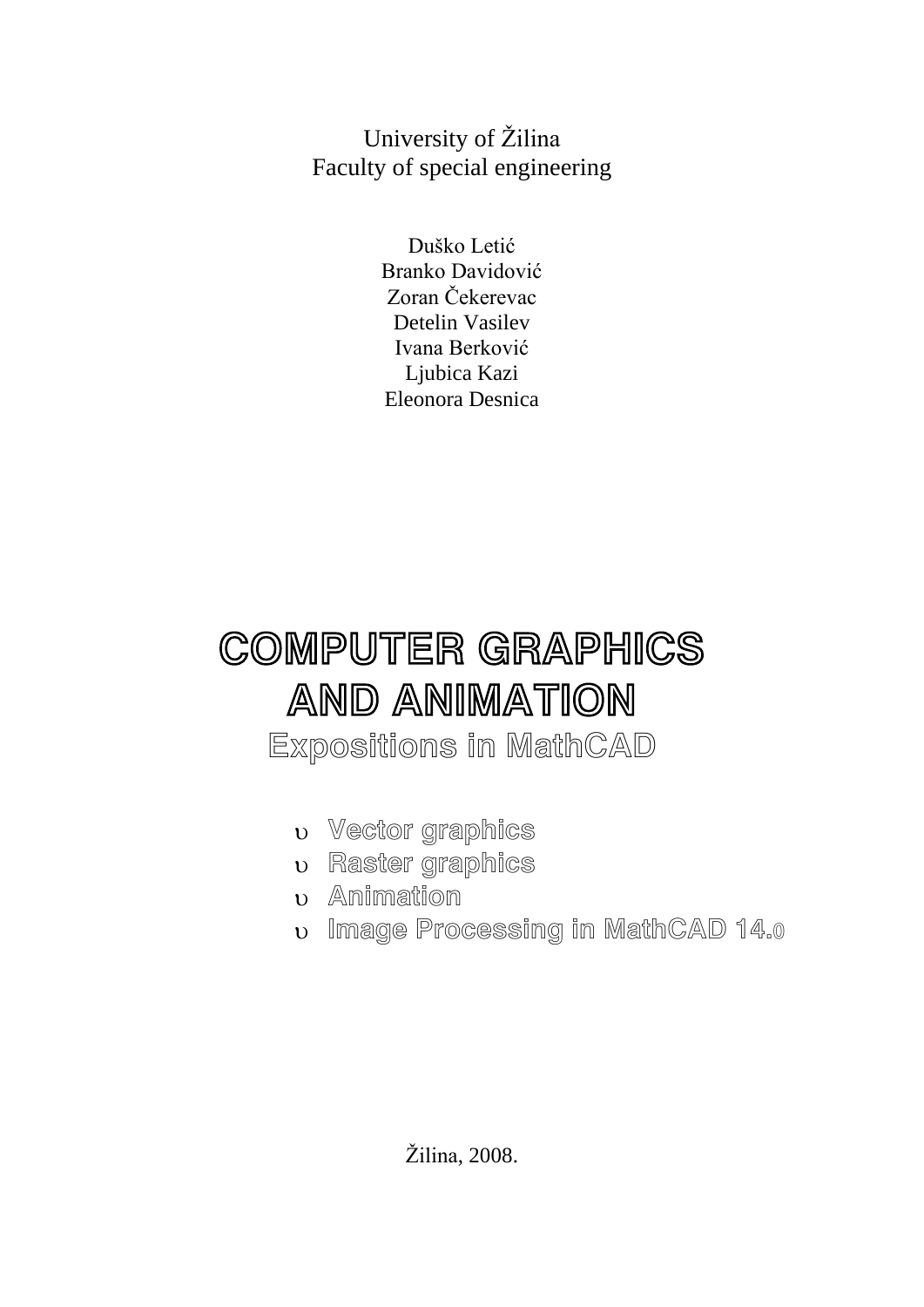#### **COMPUTER GRAPHICS AND ANIMATION –** Expositions in Mathcad

\_\_\_\_\_\_\_\_\_\_\_\_\_\_\_\_\_\_\_\_\_\_\_\_\_\_\_\_\_\_\_\_\_\_\_\_\_\_\_\_\_\_\_\_\_\_\_\_\_\_\_\_\_\_\_\_\_\_\_\_\_\_\_\_\_\_\_\_\_\_\_\_\_\_\_\_\_\_\_\_\_\_\_\_\_\_\_\_\_\_\_\_\_

Duško Letić, PhD Branko Davidović, PhD Zoran Čekerevac, PhD Detelin Vasilev, PhD Ivana Berković, PhD Ljubica Kazi, MSc Eleonora Desnica, MSc

| Reviewers:     | Dragan Cvetković, PhD, Computer Faculty in Belgrade<br>Dragan Ivetić, PhD, Faculty of Technical Sciences in Novi Sad<br>Zdenek Dvorak, PhD, Faculty of special engineering |
|----------------|----------------------------------------------------------------------------------------------------------------------------------------------------------------------------|
| Publisher:     |                                                                                                                                                                            |
| For publisher: |                                                                                                                                                                            |
| Lecturers:     | Srđan Šerer, MSc                                                                                                                                                           |
| Logo:          |                                                                                                                                                                            |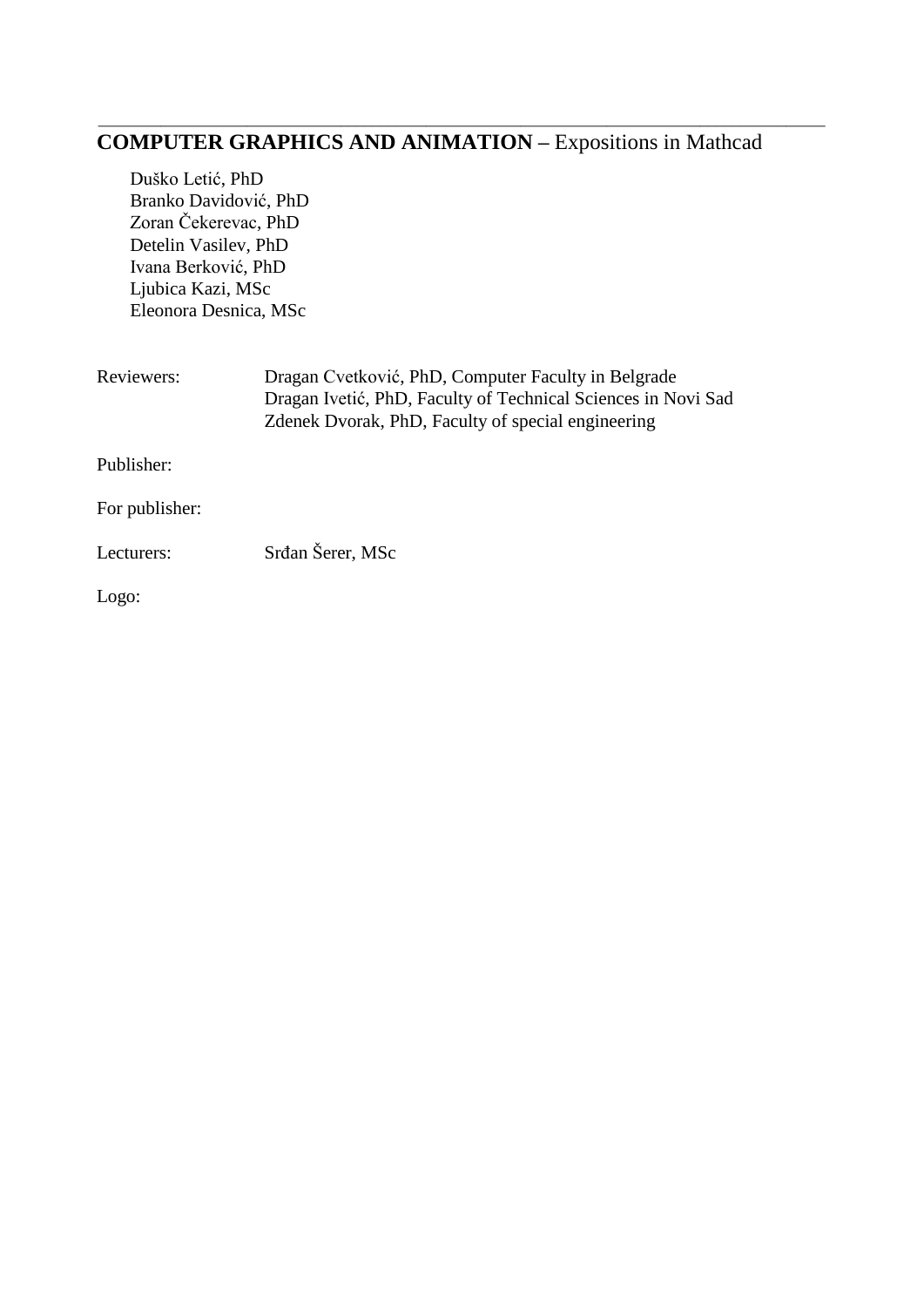

The book *COMPUTER GRAPHICS AND ANIMATION – Expositions in Mathcad* presents concise matter originated during many years of teaching at the Technical Faculty "Michael Pupin" in Zrenjanin. The matter of this book can be equally interesting to students of many profiles at this faculty: to informatics teachers, informatics engineers, to teachers of technics and informatics, graduated engineers for management of technical systems, and the others. The book contains algorithms and methods for solving specifical class of problems from computer graphics domain that is in great deal mathematically oriented. Its chapters refer to:

- $\pi$  Vector graphics
- $\pi$  Raster graphics
- $\pi$  Animation and
- $\pi$  Image Processing in Mathcad 14.0

After introductory informing about history of subject domain follow problems exposed through chapters in the above mentioned sequence. Each chapter contains mathematical proceedings, without detailed proofs, with accent on pragmaticism and applicative ness of computer graphics. The follow up compact disc completes the contents of the book and gives to student sufficient and necessary matter through representative files, classified in chapters (folders).

The authors express their thanks to prof. dr Dragan Radojević from the Institute *Mihajlo Pupin* in Belgrade, dr Milan Bojanović, director of the company CPS – CAD Professional Sys. from Belgrade, and to mr Srđan Scherer, senior lecturer of the English language – proofreader for useful suggestions at total editing of this textbook.

We offer our special thanks to the text reviewers, assistant professor Dr Dragan Cvetković, from the Computer Faculty of Belgrade, prof. dr Dragan Ivetić of the Faculty of Technical Science in Novi Sad and doc. Zdenek Dvorak, PhD, Faculty of special engineering, University of Žilina.

*February, 2008 The authors*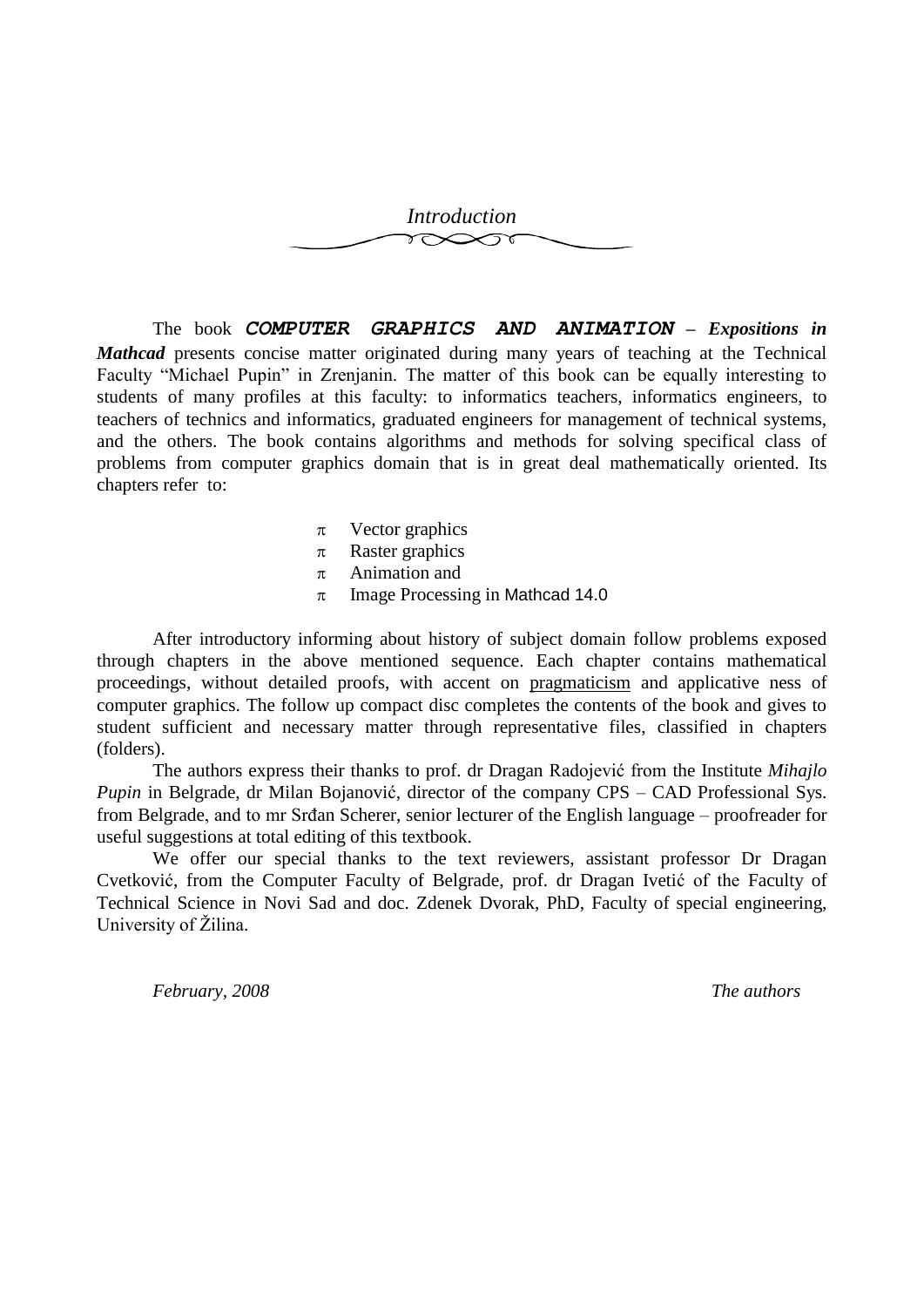## **Contents**

*Introduction*

| I              |                                                                              |  |
|----------------|------------------------------------------------------------------------------|--|
| ☞              |                                                                              |  |
| ☞              |                                                                              |  |
| ☞              |                                                                              |  |
| ☞              |                                                                              |  |
| ☞              |                                                                              |  |
| ☞              |                                                                              |  |
| ☞              |                                                                              |  |
| ☞              |                                                                              |  |
| ☞              |                                                                              |  |
| ☞              |                                                                              |  |
| ☞              |                                                                              |  |
| ☞              |                                                                              |  |
| ☞              |                                                                              |  |
| ☞              |                                                                              |  |
| ☞              |                                                                              |  |
| ☞              | Transformation of rectangular coordinates into cylindrical ones [v6.mcd]  22 |  |
| ☞              |                                                                              |  |
| ☞              |                                                                              |  |
| ☞              |                                                                              |  |
| ☞              |                                                                              |  |
| ☞              |                                                                              |  |
| ☞              |                                                                              |  |
| ☞              |                                                                              |  |
| ☞              |                                                                              |  |
| ☞              |                                                                              |  |
| ☞              |                                                                              |  |
| ☞              |                                                                              |  |
| ☞              |                                                                              |  |
|                |                                                                              |  |
|                |                                                                              |  |
| $\circledcirc$ |                                                                              |  |
| ☞              |                                                                              |  |
| ☞              |                                                                              |  |
| ☞              |                                                                              |  |
| ☞              |                                                                              |  |
| ☞              |                                                                              |  |
| ☞              |                                                                              |  |
| ☞              |                                                                              |  |
| ☞              |                                                                              |  |
| ☞              |                                                                              |  |
| ☞              |                                                                              |  |
| ☞              |                                                                              |  |
| ☞              |                                                                              |  |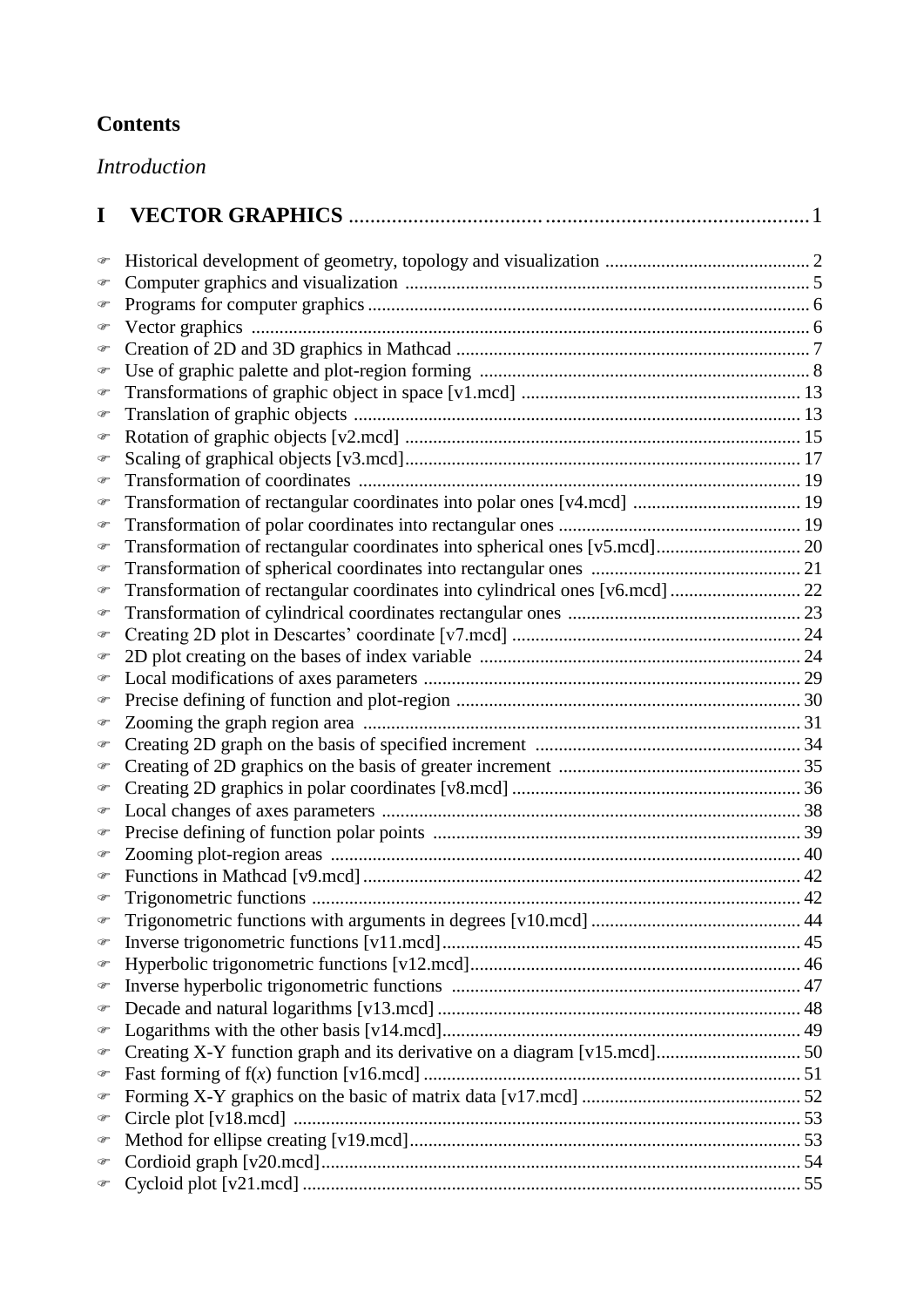| ☞              |                                                                         |  |
|----------------|-------------------------------------------------------------------------|--|
| ☞              |                                                                         |  |
| ☞              |                                                                         |  |
| ☞              |                                                                         |  |
| ☞              |                                                                         |  |
| ☞              |                                                                         |  |
| ☞              |                                                                         |  |
| ☞              |                                                                         |  |
| ☞              |                                                                         |  |
| ☞              |                                                                         |  |
| ☞              |                                                                         |  |
| ☞              |                                                                         |  |
| ☞              |                                                                         |  |
| ☞              |                                                                         |  |
| ☞              |                                                                         |  |
| ☞              |                                                                         |  |
| ☞              |                                                                         |  |
| ☞              |                                                                         |  |
| ☞              |                                                                         |  |
| ☞              |                                                                         |  |
| ☞              |                                                                         |  |
| ☞              |                                                                         |  |
| ☞              |                                                                         |  |
| ☞              |                                                                         |  |
| ☞              |                                                                         |  |
| ☞              |                                                                         |  |
| ☞              |                                                                         |  |
| ☞              |                                                                         |  |
| ☞              | Plots creating through mesh surface function Create Mesh [v40.mcd]  101 |  |
| ☞              |                                                                         |  |
| ☞              |                                                                         |  |
|                |                                                                         |  |
| $\circledcirc$ |                                                                         |  |
| ☞              |                                                                         |  |
| ☞              |                                                                         |  |
| ☞              |                                                                         |  |
| ☞              |                                                                         |  |
| ☞              |                                                                         |  |
| ☞              |                                                                         |  |
| ☞              |                                                                         |  |
| ☞              |                                                                         |  |
| ☞              |                                                                         |  |
| ☞              |                                                                         |  |
| ☞              |                                                                         |  |
| ☞              |                                                                         |  |
| ☞              |                                                                         |  |
| ☞              |                                                                         |  |
| ☞              |                                                                         |  |
| ☞              |                                                                         |  |
| F              |                                                                         |  |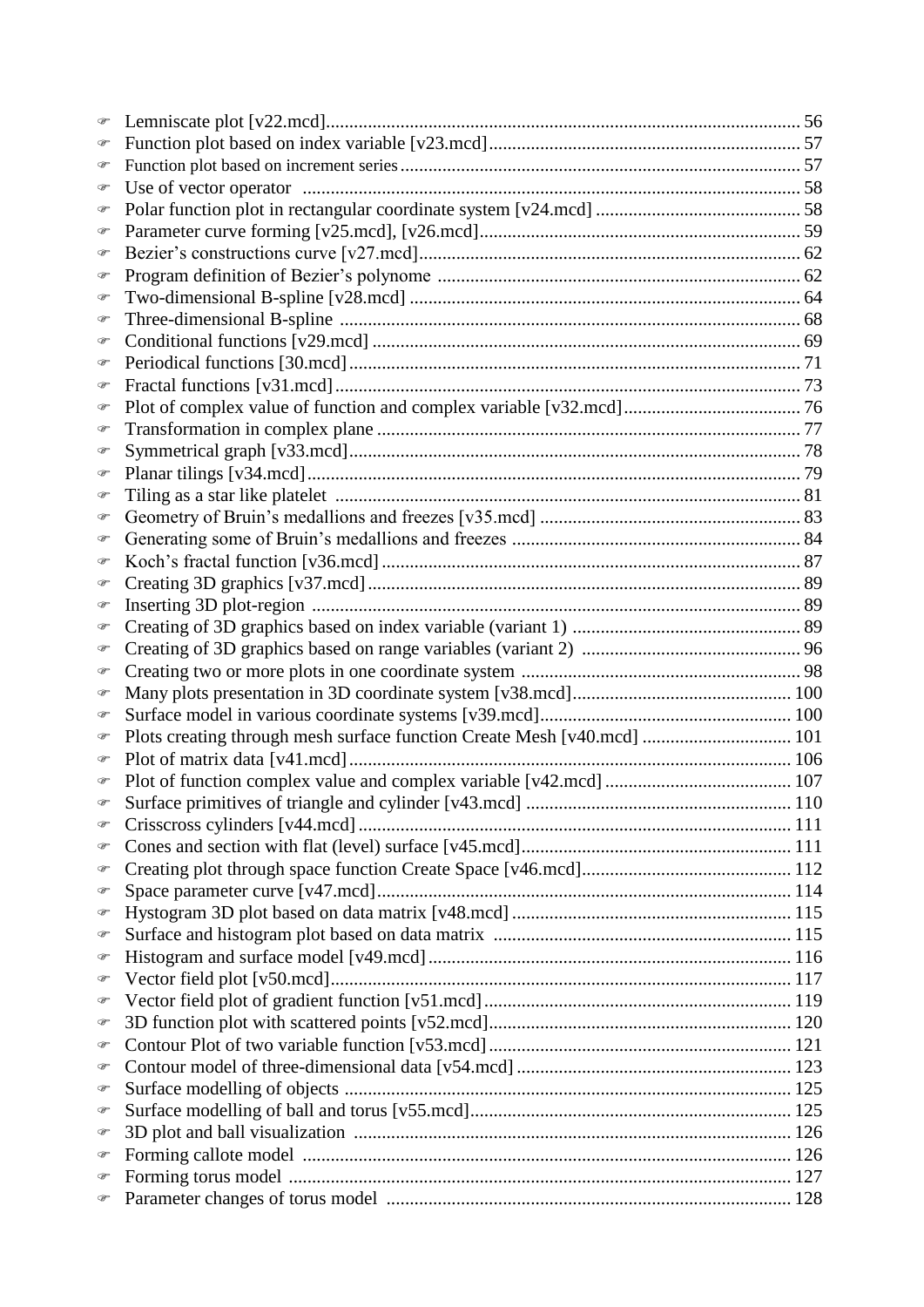| P              |                                                                                             |  |
|----------------|---------------------------------------------------------------------------------------------|--|
| ☞              |                                                                                             |  |
| $\circledcirc$ |                                                                                             |  |
| ☞              |                                                                                             |  |
| ☞              |                                                                                             |  |
| P              |                                                                                             |  |
| ☞              | Forming surface model through curve rotation around Y axis [v61.mcd] 136                    |  |
| $\circledcirc$ |                                                                                             |  |
| P              |                                                                                             |  |
| ☞              | Transformation of sphere into rectangular coordinates of the earth ball model [v63.mcd] 140 |  |
| $\circledcirc$ |                                                                                             |  |
| $\circledcirc$ |                                                                                             |  |
| ☞              |                                                                                             |  |
| ☞              |                                                                                             |  |
| ☞              |                                                                                             |  |
| ☞              |                                                                                             |  |
| ☞              |                                                                                             |  |
| ☞              |                                                                                             |  |
| ☞              |                                                                                             |  |
| P              |                                                                                             |  |
| P              |                                                                                             |  |
| ☞              |                                                                                             |  |
| ☞              |                                                                                             |  |
| P              |                                                                                             |  |
| P              |                                                                                             |  |
|                |                                                                                             |  |
|                |                                                                                             |  |

## **II RASTER GRAPHICS** ...............................…................................................165

| $\circledast$       |                                                                                       |  |
|---------------------|---------------------------------------------------------------------------------------|--|
| ☞                   |                                                                                       |  |
| $\circledast$       | Reading gray – shaded (scale) image and its transforming into matrix [r1.mcd]  168    |  |
| $\circledcirc$      |                                                                                       |  |
| $\circledcirc$      | Processing raster image by the commands from the palette Picture Toolbar [r3.mcd] 173 |  |
| $\circledast$       |                                                                                       |  |
| $\circledast$       |                                                                                       |  |
| $\mathcal{P}$       |                                                                                       |  |
| $\circledast$       |                                                                                       |  |
| $\circledast$       |                                                                                       |  |
| $\mathcal{P}$       |                                                                                       |  |
| $\mathcal{F}$       |                                                                                       |  |
| $\mathcal{F}$       |                                                                                       |  |
| $\circledcirc$      |                                                                                       |  |
| $\mathcal{Q}^{\mu}$ |                                                                                       |  |
| $\circledcirc$      |                                                                                       |  |
| $\circledast$       |                                                                                       |  |
| $\mathcal{P}$       |                                                                                       |  |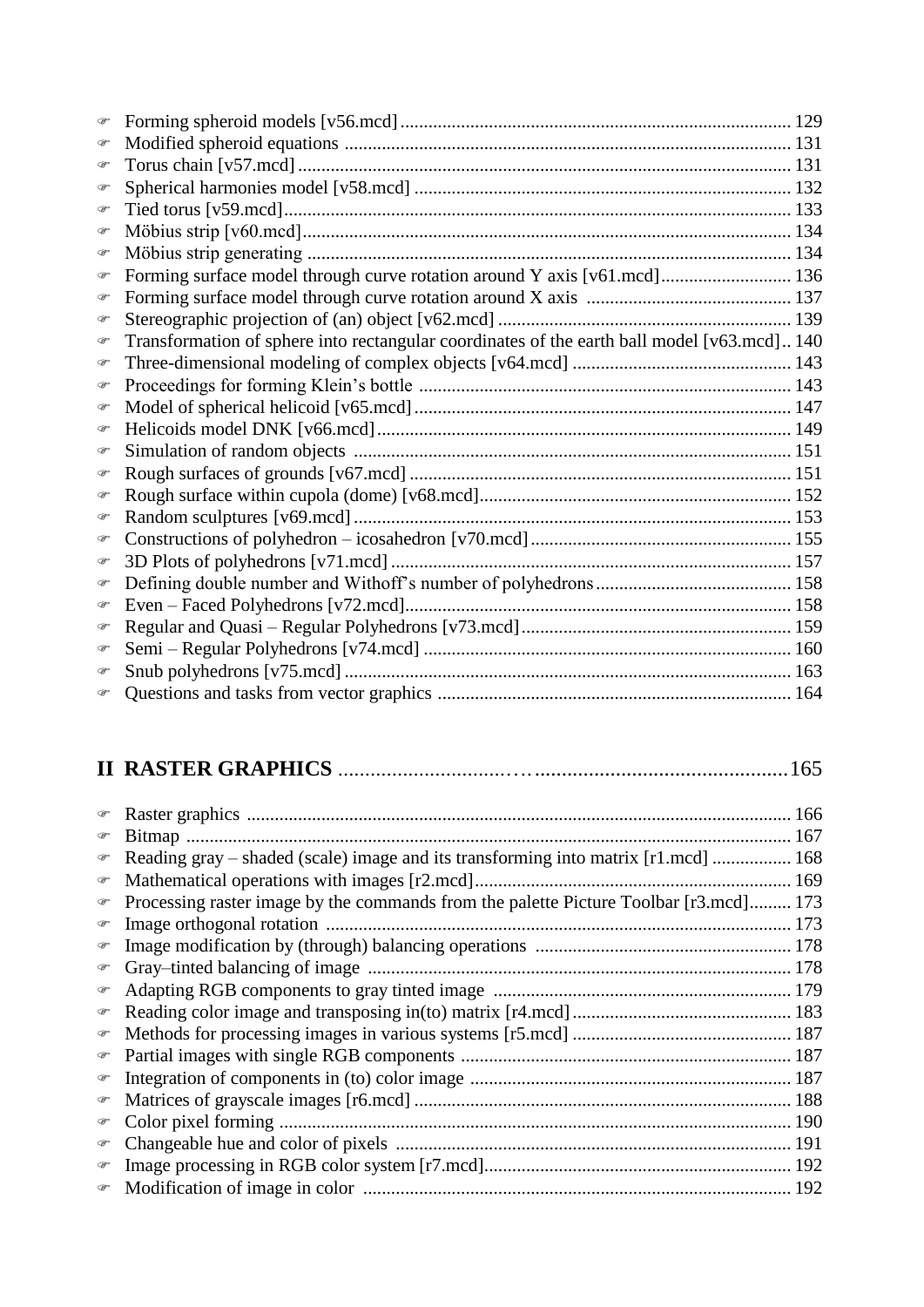## **III ANIMATION** .......................................... .................................................................... 207

| P              | 208 |
|----------------|-----|
| F              |     |
| P              |     |
| F              |     |
| ☞              |     |
| $\mathcal{P}$  |     |
| ☞              |     |
| $\circledast$  |     |
| ☞              |     |
| $\circledcirc$ |     |
| ☞              |     |
| ☞              |     |
| ☞              | 222 |
| $\circledast$  |     |
| $\circledcirc$ | 223 |
| $\circledcirc$ | 224 |
| ☞              |     |
| P              |     |
|                |     |

## **IV IMAGE PROCESSING IN MATHCAD 14** ......................………................... 227

| $\mathcal{F}$ |  |
|---------------|--|
|               |  |
|               |  |